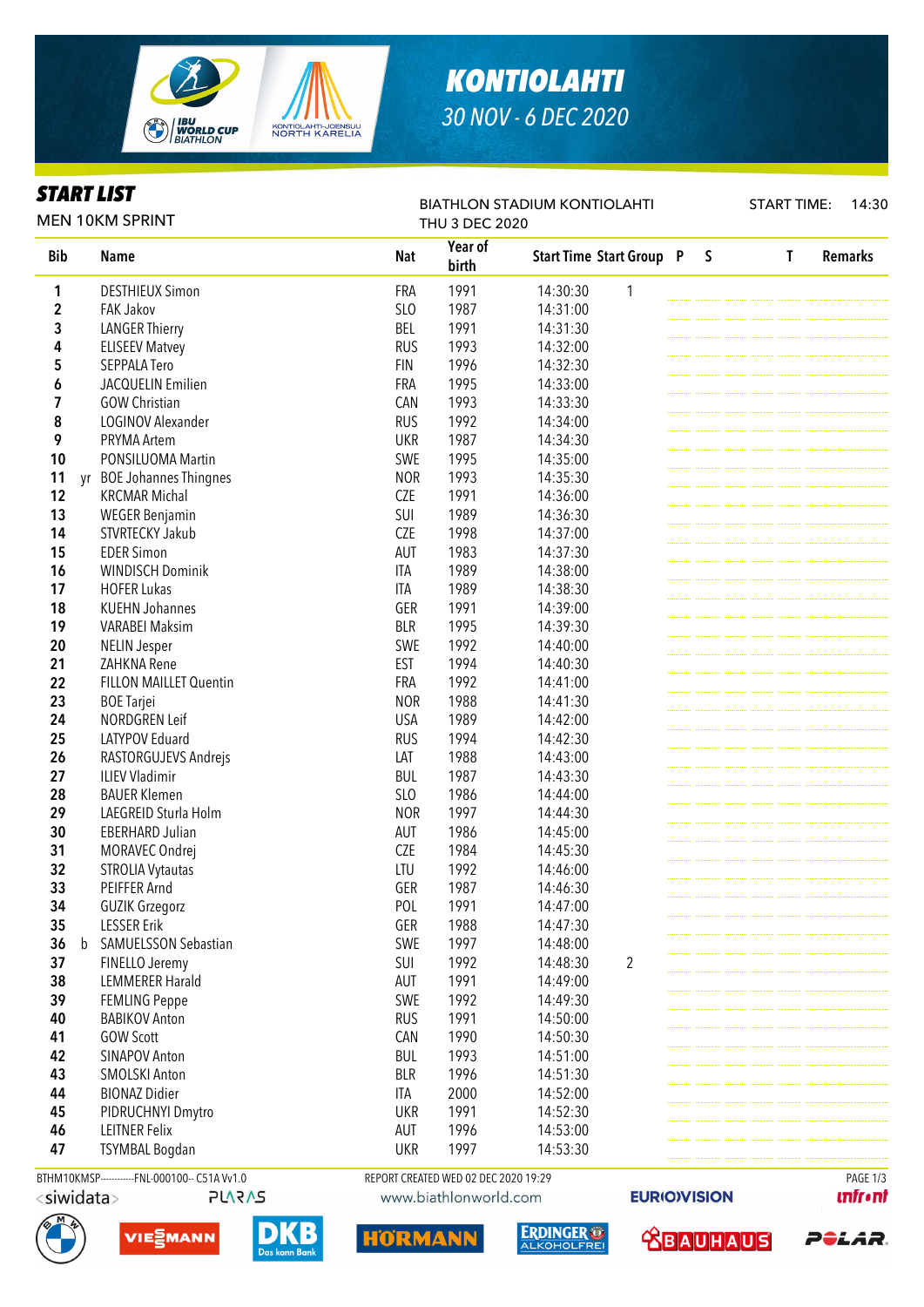

## *KONTIOLAHTI 30 NOV - 6 DEC 2020*

BIATHLON STADIUM KONTIOLAHTI

#### *START LIST*

START TIME: 14:30

|            | <b>MEN 10KM SPRINT</b>                       |            | <b>THU 3 DEC 2020</b>                |                                 |   |              |   |                |
|------------|----------------------------------------------|------------|--------------------------------------|---------------------------------|---|--------------|---|----------------|
| <b>Bib</b> | <b>Name</b>                                  | <b>Nat</b> | Year of<br>birth                     | <b>Start Time Start Group P</b> |   | $\mathsf{S}$ | T | <b>Remarks</b> |
| 48         | DOVZAN Miha                                  | <b>SLO</b> | 1994                                 | 14:54:00                        |   |              |   |                |
| 49         | <b>CHRISTIANSEN Vetle Sjaastad</b>           | <b>NOR</b> | 1992                                 | 14:54:30                        |   |              |   |                |
| 50         | <b>ERMITS Kalev</b>                          | <b>EST</b> | 1992                                 | 14:55:00                        |   |              |   |                |
| 51         | <b>KRUPCIK Tomas</b>                         | <b>CZE</b> | 1988                                 | 14:55:30                        |   |              |   |                |
| 52         | <b>DOLL Benedikt</b>                         | GER        | 1990                                 | 14:56:00                        |   |              |   |                |
| 53         | <b>CLAUDE Florent</b>                        | BEL        | 1991                                 | 14:56:30                        |   |              |   |                |
| 54         | <b>BOCHARNIKOV Sergey</b>                    | <b>BLR</b> | 1988                                 | 14:57:00                        |   |              |   |                |
| 55         | <b>BROWN Jake</b>                            | <b>USA</b> | 1992                                 | 14:57:30                        |   |              |   |                |
| 56         | <b>GUIGONNAT Antonin</b>                     | FRA        | 1991                                 | 14:58:00                        |   |              |   |                |
| 57         | LAHAYE-GOFFART Tom                           | BEL        | 1996                                 | 14:58:30                        | 3 |              |   |                |
| 58         | <b>SZWAJNOS Marcin</b>                       | POL        | 1997                                 | 14:59:00                        |   |              |   |                |
| 59         | YALIOTNAU Raman                              | <b>BLR</b> | 1993                                 | 14:59:30                        |   |              |   |                |
| 60         | <b>TACHIZAKI Mikito</b>                      | <b>JPN</b> | 1988                                 | 15:00:00                        |   |              |   |                |
| 61         | <b>MUKHIN Alexandr</b>                       | KAZ        | 1998                                 | 15:00:30                        |   |              |   |                |
| 62         | <b>TODEV Blagoy</b>                          | BUL        | 2001                                 | 15:01:00                        |   |              |   |                |
| 63         | <b>BUTA George</b>                           | <b>ROU</b> | 1993                                 | 15:01:30                        |   |              |   |                |
| 64         | <b>DOMBROVSKI Karol</b>                      | LTU        | 1991                                 | 15:02:00                        |   |              |   |                |
| 65         | <b>ANGELIS Apostolos</b>                     | GRE        | 1993                                 | 15:02:30                        |   |              |   |                |
| 66         | <b>HASILLA Tomas</b>                         | <b>SVK</b> | 1990                                 | 15:03:00                        |   |              |   |                |
| 67         | <b>TKALENKO Ruslan</b>                       | <b>UKR</b> | 1992                                 | 15:03:30                        |   |              |   |                |
| 68         | <b>RASTIC Damir</b>                          | SRB        | 1988                                 | 15:04:00                        |   |              |   |                |
| 69         | SIMA Michal                                  | <b>SVK</b> | 1992                                 | 15:04:30                        |   |              |   |                |
| 70         |                                              |            |                                      |                                 |   |              |   |                |
|            | <b>KOMATZ David</b>                          | <b>AUT</b> | 1991                                 | 15:05:00                        |   |              |   |                |
| 71         | <b>TRSAN Rok</b>                             | SLO        | 1992                                 | 15:05:30                        |   |              |   |                |
| 72         | <b>SIIMER Kristo</b>                         | <b>EST</b> | 1999                                 | 15:06:00                        |   |              |   |                |
| 73         | <b>STEFANSSON Malte</b>                      | SWE        | 2000                                 | 15:06:30                        |   |              |   |                |
| 74         | <b>REES Roman</b>                            | GER        | 1993                                 | 15:07:00                        |   |              |   |                |
| 75         | VACLAVIK Adam                                | <b>CZE</b> | 1994                                 | 15:07:30                        |   |              |   |                |
| 76         | <b>BANYS Linas</b>                           | LTU        | 1998                                 | 15:08:00                        |   |              |   |                |
| 77         | <b>SUCHILOV Semen</b>                        | <b>RUS</b> | 1992                                 | 15:08:30                        |   |              |   |                |
| 78         | <b>TAMBORNINO Eligius</b>                    | SUI        | 1986                                 | 15:09:00                        |   |              |   |                |
| 79         | HIIDENSALO Olli                              | <b>FIN</b> | 1991                                 | 15:09:30                        |   |              |   |                |
| 80         | <b>BORMOLINI Thomas</b>                      | ITA        | 1991                                 | 15:10:00                        |   |              |   |                |
| 81         | RUNNALLS Adam                                | CAN        | 1998                                 | 15:10:30                        |   |              |   |                |
| 82         | <b>DOHERTY Sean</b>                          | <b>USA</b> | 1995                                 | 15:11:00                        |   |              |   |                |
| 83         | <b>DALE Johannes</b>                         | <b>NOR</b> | 1997                                 | 15:11:30                        |   |              |   |                |
| 84         | <b>CLAUDE Fabien</b>                         | FRA        | 1994                                 | 15:12:00                        |   |              |   |                |
| 85         | <b>SLOTINS Roberts</b>                       | LAT        | 1991                                 | 15:12:30                        |   |              |   |                |
| 86         | NEDZA-KUBINIEC Andrzej                       | POL        | 1991                                 | 15:13:00                        |   |              |   |                |
| 87         | <b>MAGAZEEV Pavel</b>                        | MDA        | 1988                                 | 15:13:30                        |   |              |   |                |
| 88         | <b>JAKOB Patrick</b>                         | AUT        | 1996                                 | 15:14:00                        | 4 |              |   |                |
| 89         | <b>OSKIN Anatoly</b>                         | <b>ROU</b> | 1989                                 | 15:14:30                        |   |              |   |                |
| 90         | SKORUSA Wojciech                             | POL        | 1998                                 | 15:15:00                        |   |              |   |                |
| 91         | MILLAR Aidan                                 | CAN        | 1995                                 | 15:15:30                        |   |              |   |                |
| 92         | USOV Andrei                                  | MDA        | 1994                                 | 15:16:00                        |   |              |   |                |
| 93         | PASHCHENKO Petr                              | <b>RUS</b> | 1991                                 | 15:16:30                        |   |              |   |                |
| 94         | ORYASHKOV Vladimir                           | <b>BUL</b> | 1996                                 | 15:17:00                        |   |              |   |                |
|            |                                              |            |                                      |                                 |   |              |   |                |
|            | BTHM10KMSP------------FNL-000100-- C51AVv1.0 |            | REPORT CREATED WED 02 DEC 2020 19:29 |                                 |   |              |   | PAGE 2/3       |

<siwidata>







HORMA

**EURIOVISION** 

 **<u>CBAUHAUS</u>** 

ERDINGER O

*<u><u>Infront</u>*</u>

POLAR.